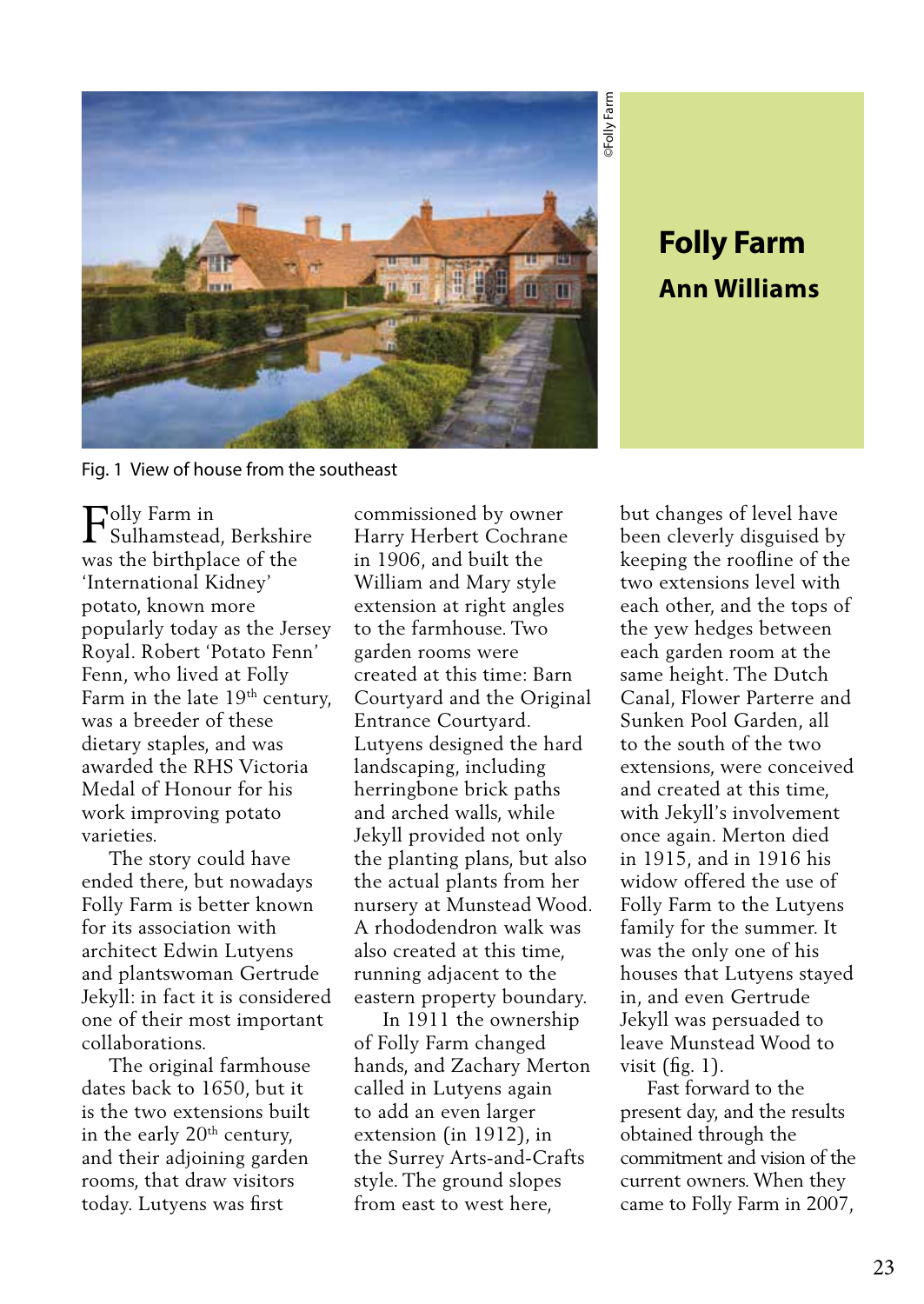much of the garden had been laid to lawn for ease of maintenance. The Lutyens hard landscaping was still in place but required restoration. The philosophy of this restoration was to re-make the paths, steps and walls as though they had been lovingly looked after for 100 years. In total around 50 percent of the original landscaping materials were lifted and re-laid. Water features were cleaned, and pumps installed in place of the original gravity-fed system.

 Serious thought was given to being completely faithful to the original Jekyll planting plans, but the owners were keen to invigorate and breathe new life into the planting, while linking the inward-looking garden with the wider landscape. Dan Pearson was commissioned to 'open up' the garden and

lead it into the 21st century, adding a further layer to its history, while at the same time respecting what had gone before. With the Artsand-Crafts philosophy of Lutyens and Jekyll in mind, local craftspeople and a limited palette of natural, locally sourced materials were used in the design. Folly Farm today is a garden respectful of its past but not held back by it.

 Being Grade I listed, the hard landscaping remains unaltered, this structure providing a link to the past and anchoring the garden to the house. Yew hedges provide unity through plant form; and beds of sarcococca, with their calming evergreen presence, provide moments of reflection between livelier garden scenes and an unforgettable fragrance when flowering en masse.

The 20 acres of wider estate previously encompassed flat, featureless pastureland. A large pond has now been created in a naturally damp low spot, and the excavated spoil used to create a series of mounded bunds planted up with native shrubs. These provide a useful wildlife habitat as well as a windbreak against the strong south-westerly winds. The pond itself has a boat house and boardwalk, with reeds and marsh marigolds planted around the margins. Surrounding wildflower meadows (fig. 2), accessed via mown grass paths, immerse visitors in a rich sensory experience of colour, with the buzz of insects in high summer. A watercourse, created along a formerly uninspiring ditch, provides a natural break between the wider landscape and the formal garden.





Fig. 2 Wildflower meadow with mown path *intermedia* 'Gerald Darby'



Fig. 3 Watercourse with *Iris* x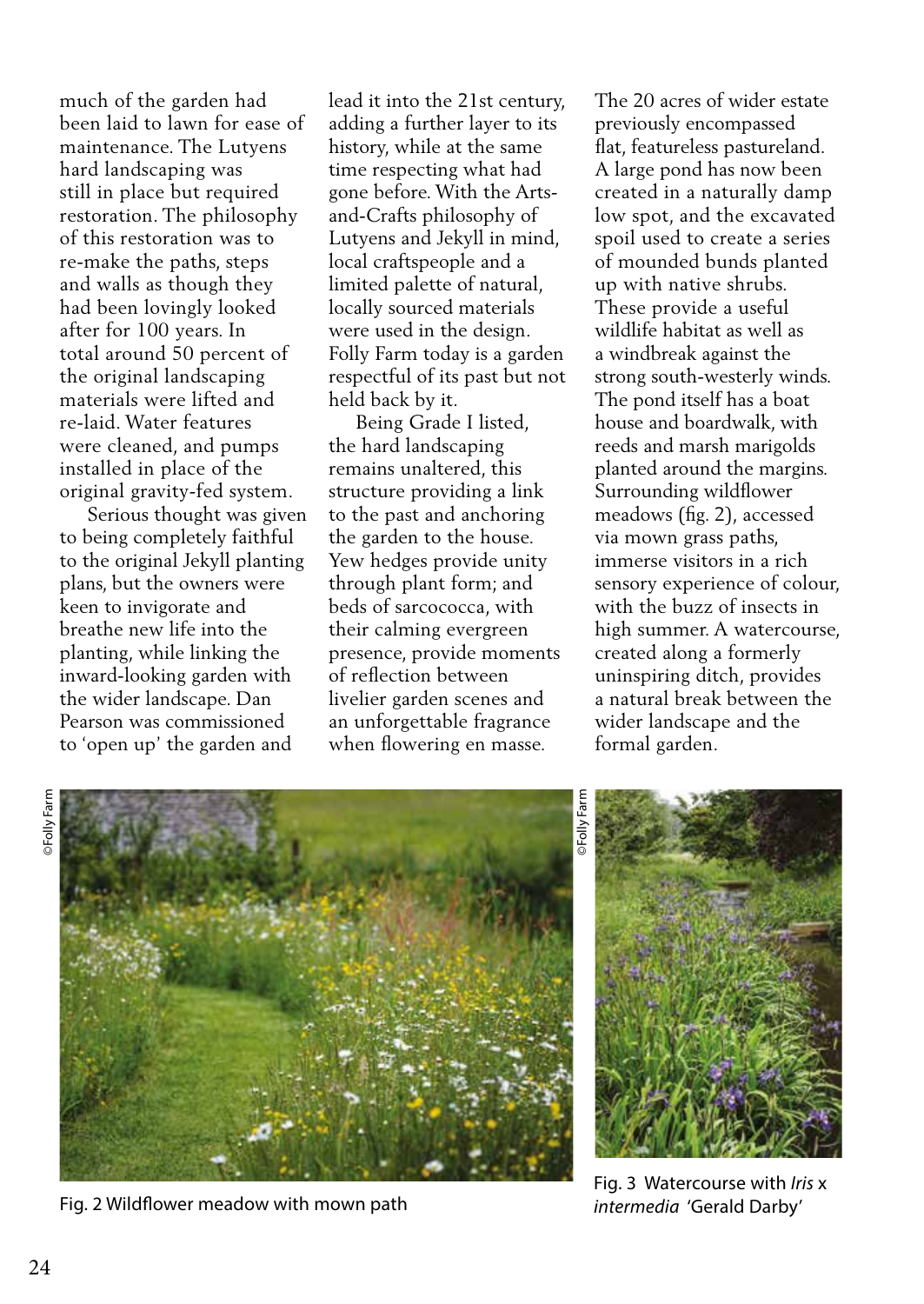Here Dan has used what he calls 'garden escapees' such as *Iris* x *robusta* 'Gerald Darby' to bridge the gap between the wild and the formal (fig. 3).

 A new garden room has been created in an area historically referred to as 'the weak chin of the garden'. Previously a flat expanse of lawn, the Wind Garden (fig. 4) is a series of brick-edged square beds planted with red- and black-stemmed cornus, with *Eurybia divaricata* and *Ophiopogon planiscapus* 'Kokuryu'; *Stipa lessingiana*; a mix of three different cultivars of *Panicum virgatum; Acaena microphylla*  'Kupferteppich', and *Stipa barbata*. The grasses reference the surrounding meadows, and the bricks mirror those of the house and paths. In the spring, spikes of blue *Camassia leichtlinii* subsp. *suksdorfii* emerge through these grass beds.

 There are several nods to Jekyll within the garden, using some of her go-to plants. In the Flower Parterre, the four squares are edged with *Bergenia* 'Overture' at their inner corners (fig. 5). Miscanthus, asters and lavender contribute to her familiar colour palette of blue, lilac and silver, though modern cultivars and varieties are used here instead (figs 6 & 7).



Fig. 4 Wind Garden



Fig. 5 *Bergenia* 'Overture' southwest



Fig. 6 Flower Parterre looking



Fig. 7 Flower Parterre looking south

Folly Farm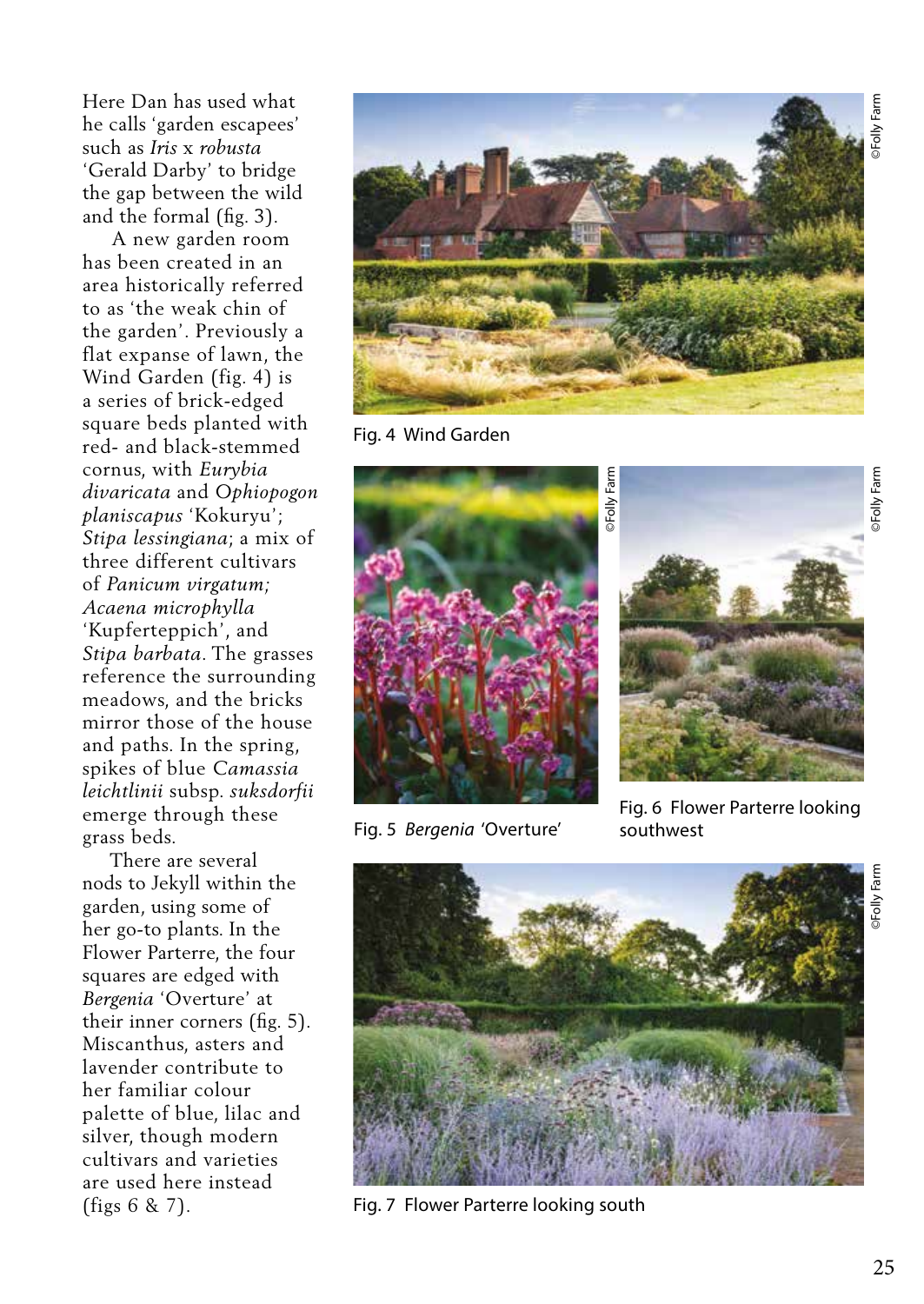

Fig. 8 Original Entrance Courtyard



Fig. 9 Planting in the Original Entrance Courtyard



Fig. 10 *Fuchsia magellanica* var. *gracilis* 'Purple Mountain'



Fig. 12 *Symphyotrichum*  'Combe Fishacre'





Fig. 11 Barn Courtyard showing the original 1650 farmhouse

 Each garden room was given its own philosophy in the new design, and these are used to guide our gardening. Some plants tend to become 'thuggish', and crowd out their neighbours; others fail to perform well enough to warrant inclusion in the borders over time. Rather than become slaves to the plans, we rein back the thugs and consider new substitutes that may work more successfully than do those weaker performers; all the while remaining true to the concept and feel of the garden.

 The Original Entrance Courtyard was conceived as the entrance to the house from Sulhamstead Hill back in the early 1900s. Nowadays this road is far too busy for it to be a safe entrance point, but the courtyard remains relevant. Its colours mirror those that Lutyens used in his design for the adjoining entrance hall in the 1906 extension: green to reflect the floor, black to mirror the walls, and red to reference the venetian-red woodwork on the balcony (figs 8 & 9). The red flowers of wall-trained *Fuchsia magellanica* var. *gracilis* 'Purple Mountain' appear to drip from the walls throughout summer into autumn (fig. 10).

 An archway through the wall leads to Barn Courtyard, an area around the old farmhouse and barn, reminiscent of a cottage garden, but with a modern twist (fig. 11).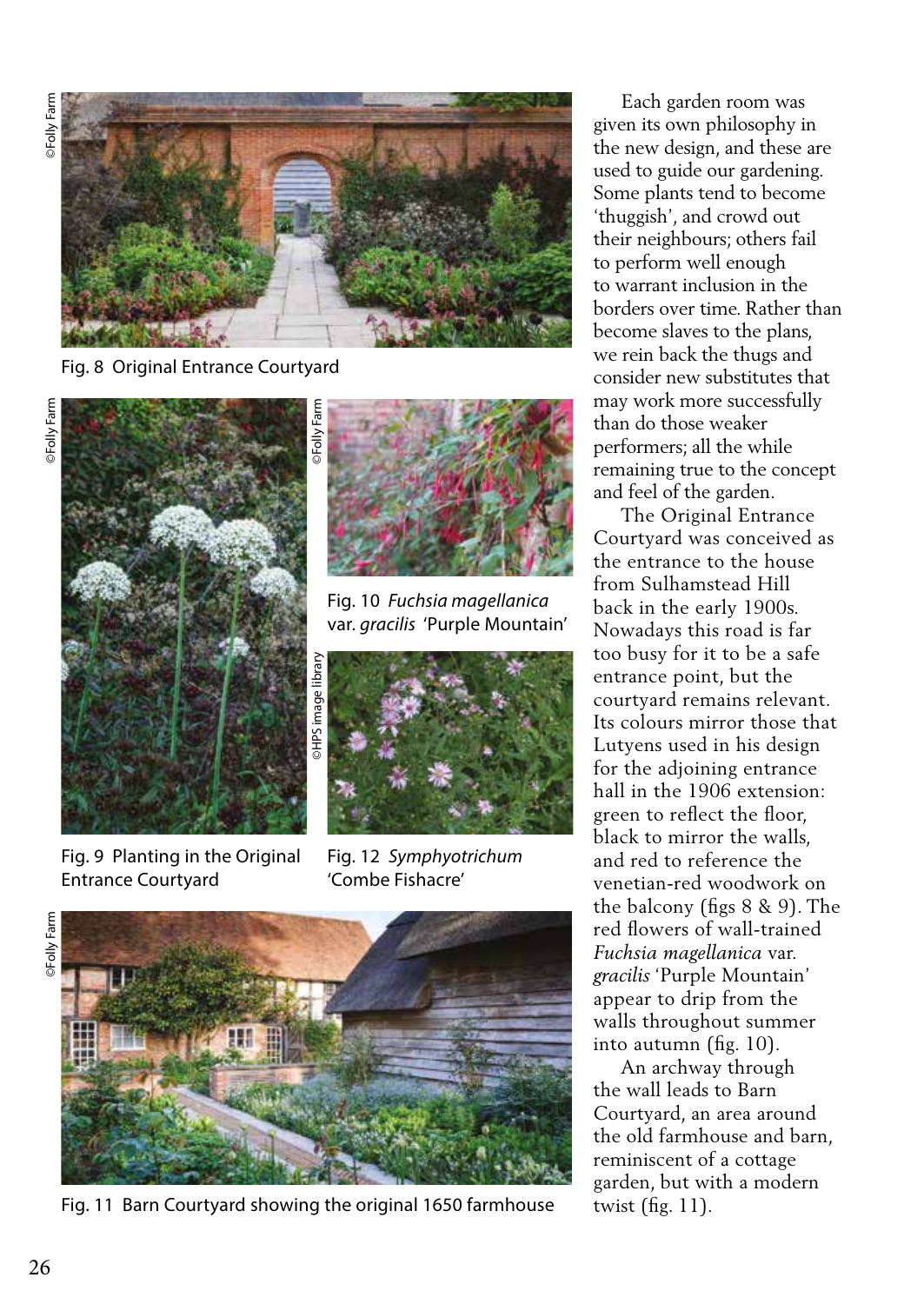Here, roses and irises grow side by side with indigofera and zantedeschia. We are in the process of tweaking the planting towards a style reminiscent of Beatrix Potter; asters, hollyhocks and peonies have been introduced. *Symphyotrichum*  'Coombe Fishacre' is a new introduction to this garden room. I originally purchased one for my own garden, and it was a surefire recommendation for inclusion at Folly Farm. Unbeknownst to me at the time, it is in fact one that Gertrude Jekyll herself had been very pleased with, so it seems fitting that it should be gracing the borders in this cottage-garden styled space (fig. 12).

 The Spring Garden is influenced by Jekyll's Spring Garden at Munstead Wood. It is planted with drifts of spring-flowering herbaceous species rather than bulbs; including four different pulmonarias and sanicula, which provide a tapestry of early colour under a canopy of magnolia, *Cornus kousa* and *Halesia carolina* (fig. 13). Later in the year, *Eurybia divaricata* is a real performer here. We let the stems tumble at will, not corseted, and the visual effect has been likened to sea foam, or a delicate avalanche spilling down the gentle slope of the border (figs 14 & 15); it has a real impact on this scale, and brings the Spring Garden back into the limelight



Fig. 13 Spring perennials beneath magnolia



Fig. 14 Spring Garden with *Eurybia divaricata*



Fig. 15 *Eurybia divaricata*  detail Fig. 16 *Tulipa acuminata*

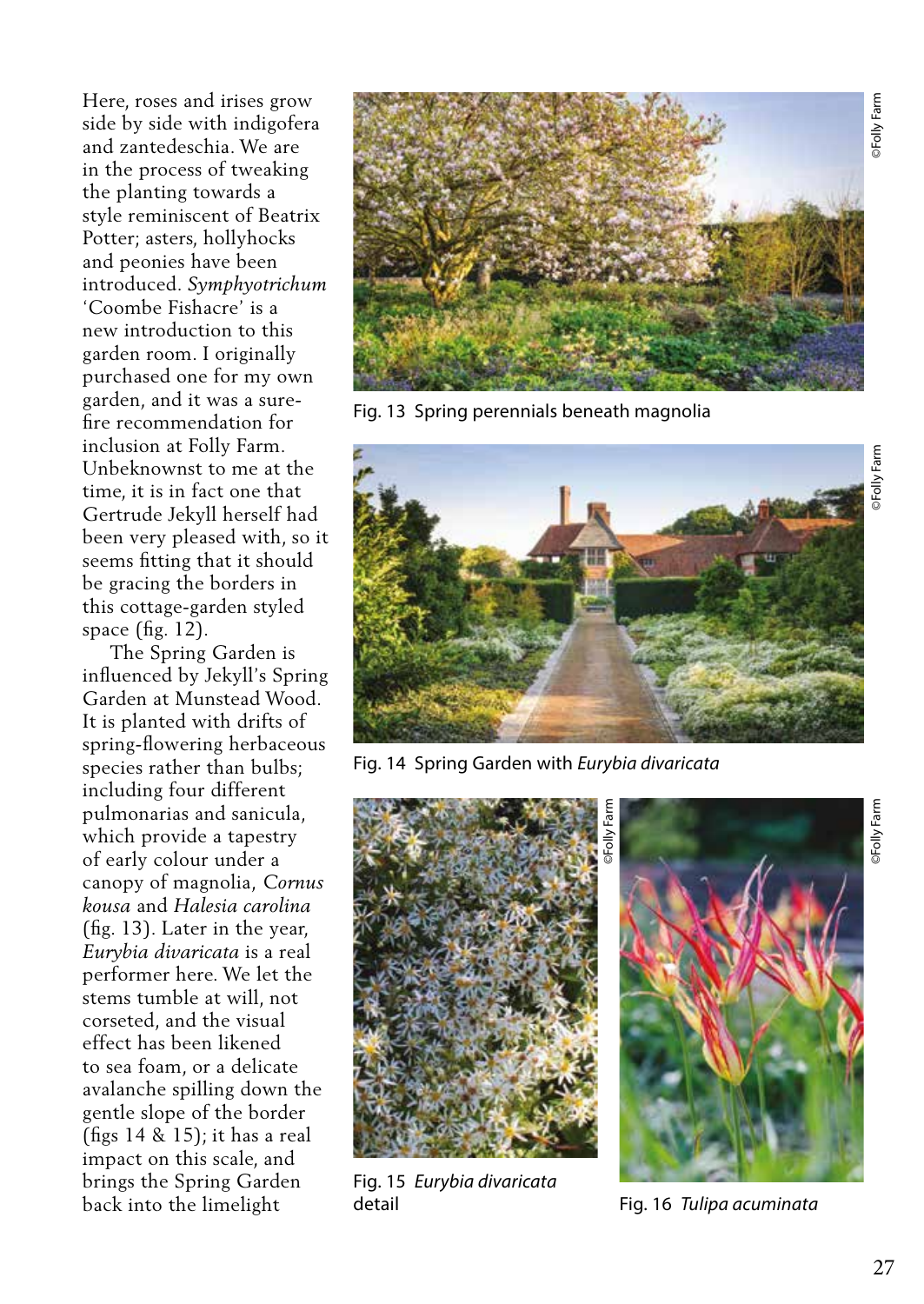

Fig. 17 Hot colours, Sunken Pool Garden



Fig. 18 Sunken Pool Garden, east border

after its relatively quiet summer, which is when the other garden rooms take centre stage. A rich source of nectar to bees while flowering, the seedheads themselves have ornamental value until the inevitable cutback ensues. By this time the stems are brittle and come away quickly.

 If I had to choose my favourite garden room, it would be the Sunken Pool Garden. An enclosed space hidden from view, it is a real surprise, with curved steps descending from four corners, leading down to a central pool with an island at its centre. Originally a rose garden, it has been transformed into a lushly planted space that reaches its peak in late summer. Early interest is provided by choice species tulips including *T. acuminata*  (fig. 16). Hemerocallis, helenium, kniphofia, stipa, molinia, allium, crocosmia, eryngium, tetrapanax and euphorbia provide hot colours and striking architectural foliage (fig. 17). The planting here is asymmetrical, designed to look like an exotic piece of fabric, with the hard landscaping fitting into it like pieces of a jigsaw puzzle. It is a feast for the senses: the citrus fragrance of *Magnolia* 'Nimbus' hits you as you enter (fig. 18). It left a lasting impression with me when I first saw it as a visitor in 2013, and I am privileged to have worked on its development since 2015.

 The Walled Garden is a perfect acre enclosed by Lutyens' walls, and provides fruit, vegetables and cut flowers as well as being a place to entertain. There was no Lutyens design for

the layout of this garden, as it is thought he believed these 'back of house' areas were beneath him! However, this space is very much the heart of the estate today: productive and beautiful. The design uses a 'warp and weft' principle, to weave the past in with the present.

 This garden is organised into four quadrants. Vegetables are grown using organic principles, in raised beds, in one of the quadrants; a David Austin rose collection (fig. 19), herb garden and drying room are in another; long beds of lavender *L*. x *intermedia* 'Grosso' are grown as a 'lavender field' in the third (fig. 20); and there are perennial vegetables including asparagus in the fourth. At the centre of the garden are a dipping pool and large grapevine pergola, with a table beneath, for entertaining. Hops and blackberries are grown up tall tripods of sweet chestnut, with seasonal planting at their feet. Three glasshouses are accessed through a door in the southeast corner. They comprise a hot display house, pelargonium house and propagation house; along with arguably one of the best potting sheds in the country (certainly, many garden visitors have expressed their intense envy upon seeing it!).

 As with all gardens, we are at the mercy of the climate and underlying soil: